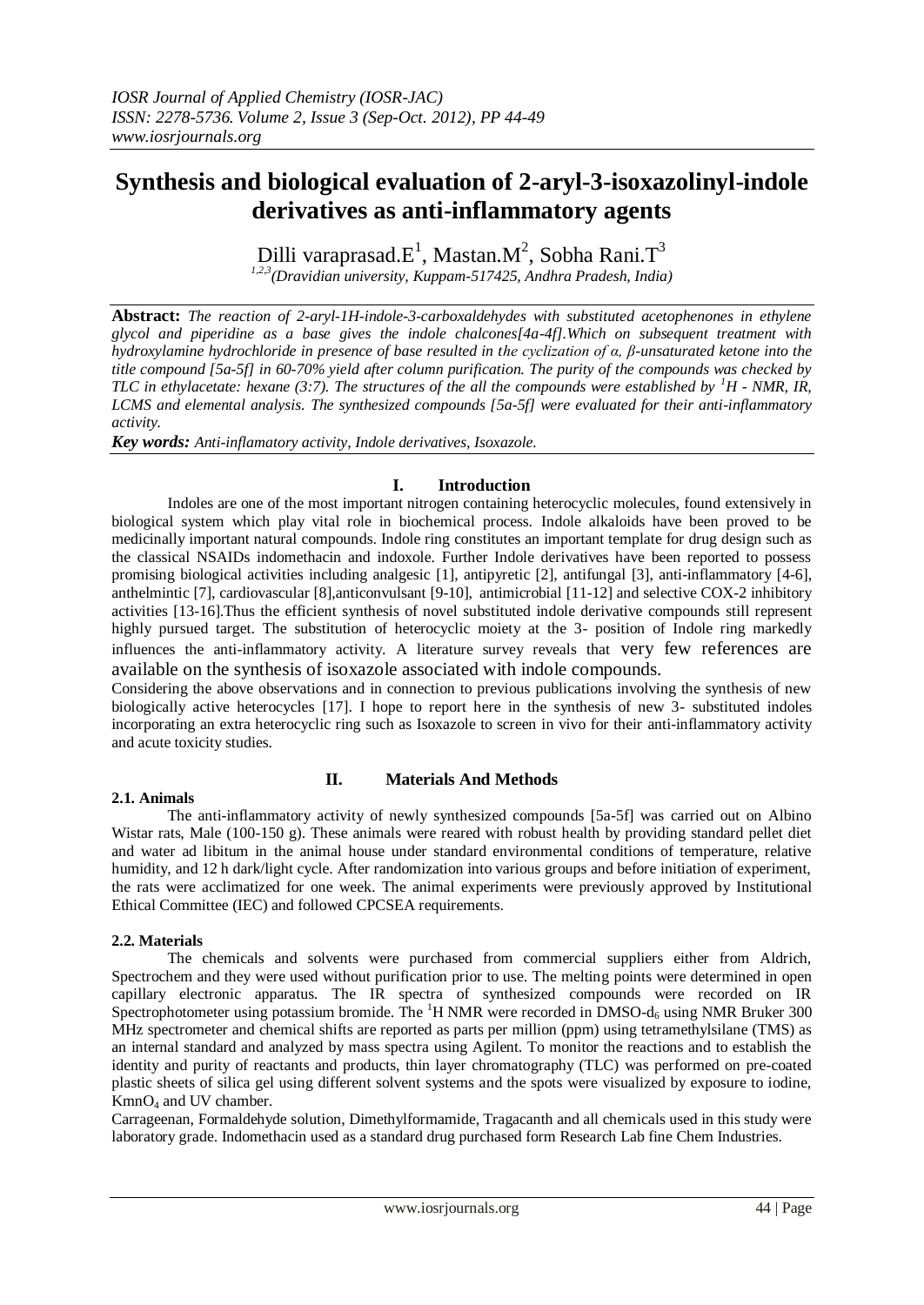## **2.3. Scheme of synthesis**

The synthesis of the title compounds [5a-5f] is outlined in Fig.1. The required intermediate-2 was prepared by following vilsmeier-haack conditions; intermediate-3 was prepared by following Suzuki conditions. The obtained aldehyde compound (intermediate-3) further treated with different *Para* substituted acetophenones to obtain chalcones (4a-4f) by following Clasein-Schimdt reaction. The treatment of chalcones with hydroxylamine hydrochloride in presence of base resulted in the cyclization of α, β-unsaturated ketone into the title compound (5a-5f) in 60-70% yield after column purification. The purity of the compounds was checked by TLC in ethylacetate: hexane  $(3:7)$ . The structures of the all the compounds were established by  $H - NMR$ , IR, LCMS and elemental analysis.

#### **Fig.1. Scheme of synthesis for 3-(4, 5-dihydroisoxal)-Indole derivatives**

i) DMF, POBr<sub>3</sub>, DCM,  $45^{\circ}$ C, 1h ii) PdCl<sub>2</sub> (dppf), Na<sub>2</sub>CO<sub>3</sub>, 1, 4-dioxane: H<sub>2</sub>O (5:1), 95<sup>o</sup>C, 5h iii) Piperidine, Ethylene glycol,  $160^{\circ}$ C, 6h iv) NH<sub>2</sub>OH.HCl, CH<sub>3</sub>COONa, Ethanol,  $80^{\circ}$ C, 12h

#### **2.4. Synthesis of 2-Bromo-1H-indole-3-carbaldehyde (2)**

To a solution of dimethylformamide (0.68 mmol) in dichloromethane (10 mL) was added drop wise a solution of phosphorus oxybromide (22.5 mmol) in dichloromethane (10 mL) at  $0^{\circ}$ C. The white thick mixture was refluxed during 20 min, and then oxindole (7.5 mmol) was added portion wise. The mixture was stirred at reflux during 1h. Reaction was monitored by TLC. After completed the reaction, reaction mixture was quenched by addition of crushed ice to the media. The mixture was stirred for 30 min, and then layers were separated. The aqueous layer was neutralized with solid potassium carbonate. The pale yellow precipitate which appeared was washed with cold water, solid material taken in dichloromethane dried over  $Na<sub>2</sub>SO<sub>4</sub>$  and concentrated completely. After concentration of solvent pale yellow solid (1.34 g, 80%) was obtained.

#### **2-Bromo-1H-indole-3-carbaldehyde (compound 2)**

<sup>1</sup>H NMR (DMSO-d<sub>6</sub>): δ 7.2- 8.0 (m, 4 H, Ar), 9.88 (s, 1H, CHO), 12.48 (brs, 1H, NH) MS: [M+2] m/z 226

#### **2.5. Synthesis 2-(4-Hydroxy-phenyl)-1H-indole-3-carbaldehyde (3)**

The mixture of compound-2 (4.46 mmol), phenyl boronic acid(4.9 mmol),  $Pd(dppf)Cl<sub>2</sub>(0.0002)$ mmol), Na<sub>2</sub>CO<sub>3</sub> (8.9 mmol) in dioxane: H<sub>2</sub>O(5:1) was heated to 90<sup>o</sup>C under nitrogen atmosphere for 5h. Reaction was monitored by TLC. When reaction was completed the mixture was filtered through celite pad, washed with ethyl acetate, layers were separated. Organic layer was dried over Na<sub>2</sub>SO<sub>4</sub>, concentrated under reduced pressure. Crude compound was purified by column chromatography to obtained(0.74 g, 70%) as a brown color solid.

#### **2-(4-Hydroxy-phenyl)-1H-indole-3-carbaldehyde (compound 3)**

 $1+\text{NMR}(\text{DMSO-d}_6)$ :δ 6.99-8.10 (m, 8H, Ar),12.2 (brs, 1H, NH),10.04(s,1H,CHO),9.9(S,1H,OH) MS:[M+H] m/z 238

#### **2.6. General procedyre for synthesis of (E)-3-(2-(4-substitutedphenyl)-1H-indol-3- yl)- -(4 substitutedphenyl) prop-2-en-1-one (4a-4f)**

Indole-3-carbaldehyde (4.2 mmol), 4- substituted acetophenone (8.4 mmol) and piperidine (8.4 mmol) were mixed into 10 mL ethylene glycol. The solution was refluxed at  $150{\text{-}160}^{\circ}$ C for 5-6 h. The solution was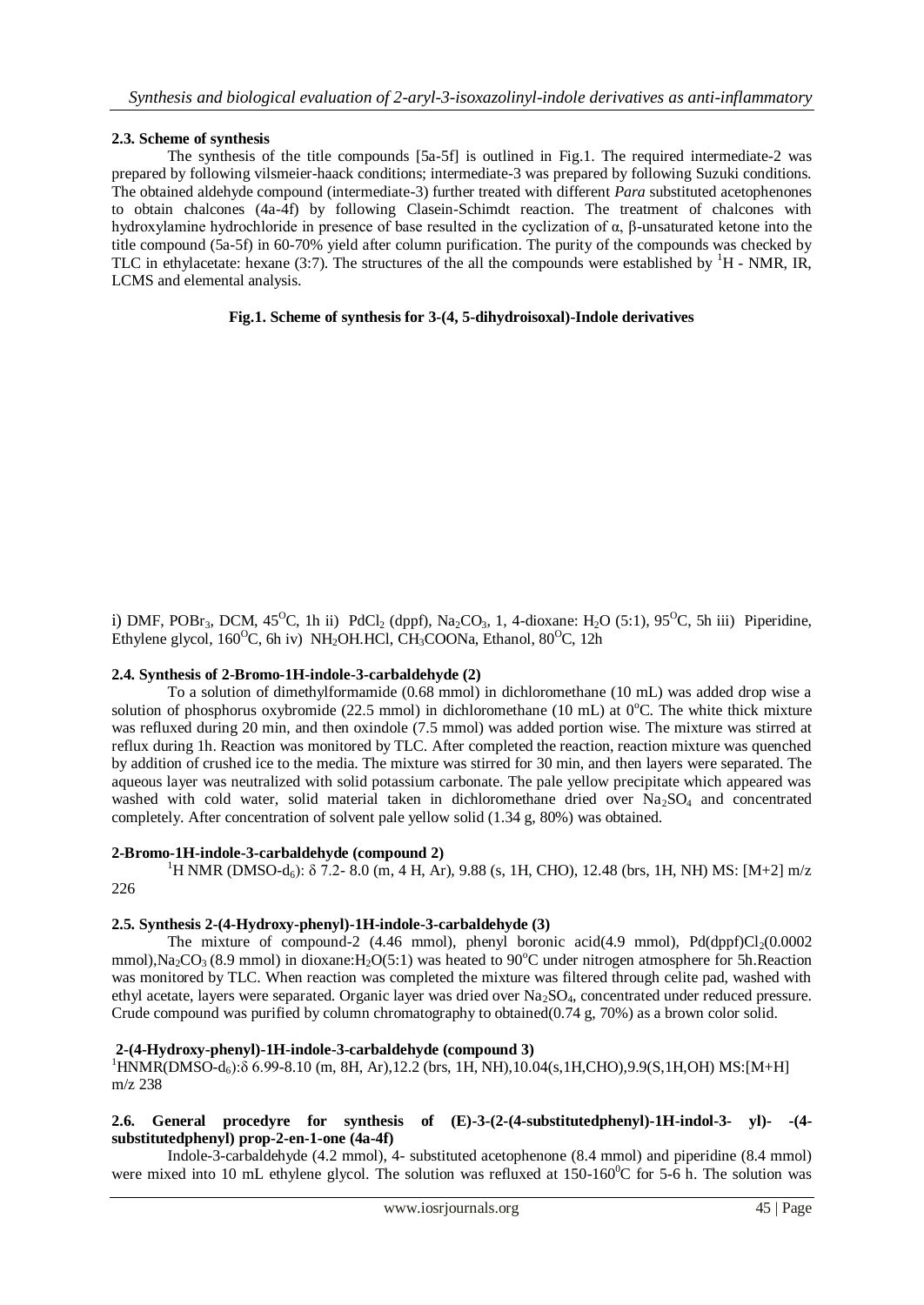cooled; diluted with water and extracted with ethylacetate. Organic layer was dried over  $Na<sub>2</sub>SO<sub>4</sub>$  and concentrated and crude was purified by column chromatography to obtained ( 1.33 g, 68%, compound 4a) as a solid.

The spectral analysis of the synthesized compounds is as follows:

**(E)-3-[2-(4-Hydroxy-phenyl)-1H-indol-3-yl]-1-(4-iodo-phenyl)-prop-2-en-1-one (compound 4a)**

<sup>1</sup>H NMR (DMSO-d6): δ 7.59-7.64 (d, *J*=15.6Hz, 1H, =CH-Ar), 6.99-8.1 (m, 12H, Ar), 8.06 (d, *J*=15.9 Hz, 1H-COCH=), 12.2 (brs, 1H, NH), 10.01(s, 1H, OH) MS: [M+H] m/z 466

**(E)- 3-[2-(4-hydroxy-phenyl)-1H-indol-3-yl]-1-(4-Chloro-phenyl) - prop-2-en-1-one (compound 4b)**

<sup>1</sup>H NMR (DMSO-d<sub>6</sub>): δ 7.46-7.48 (d, J=15Hz, 1H, =CH-Ar), 6.99-8.1 (m, 12H, Ar), 8.07 (d, *J*=15.6Hz, 1H-COCH=), 12.13 (brs, 1H, NH), 10.02(s, 1H, OH) MS: [M+H] m/z 374.6

**(E)-3-[2-(4-Hydroxy-phenyl)-1H-indol-3-yl]-1-(4-trifluoromethyl-phenyl)-prop-2-en-1-one(compound 4c )** <sup>1</sup>H NMR (DMSO-d6): δ 7.63-7.68 (d, *J*=15 Hz, 1H, =CH-Ar), 6.99-8.1 (m, 12H, Ar), 8.09 (d, *J*=15.3 Hz, 1H-COCH=), 12.18 (brs, 1H, NH), 10.02(s, 1H, OH) MS: [M+H] m/z 408

**(E)-3-[2-(4-Hydroxy-phenyl)-1H-indol-3-yl]-1-p-tolyl- prop-2-en-1-one (compound 4d)**

<sup>1</sup>H NMR (DMSO-d6): δ 7.64-7.69 (d, *J*=15 Hz, 1H, =CH-Ar), 6.99-8.1 (m, 12H, Ar), 8.09 (d, *J*=15.3 Hz, 1H-COCH=), 12.07 (brs, 1H, NH), 9.99(s, 1H, OH), 2.45 (S, CH3) MS: [M+H] m/z 354

**(E)- 3-[2-(4-hydroxy-phenyl)-1H-indol-3-yl]-1-(4-Fluoro phenyl) - prop-2-en-1-one (compound 4e)**

<sup>1</sup>H NMR (DMSO-d6): δ 7.63-7.68 (d, *J*=15 Hz, 1H, =CH-Ar), 6.99-8.1 (m, 12H, Ar), 8.06 (d, *J*=15.3 Hz, 1H-COCH=), 12.11 (brs, 1H, NH), 10.02 (s, 1H, OH) MS: [M+H] m/z 358

**(E)-3-[2-(4-Hydroxy-phenyl)-1H-indol-3-yl]-1-(4-nitro-phenyl) - prop-2-en-1-one (compound 4f)**

<sup>1</sup>H NMR (DMSO-d<sub>6</sub>): δ 7.71-7.76 (d, *J*=15 Hz, 1H, =CH-Ar), 6.99-8.1 (m, 12H, Ar), 8.18 (d, J=15.3 Hz, 1H-COCH=), 12.3 (brs, 1H, NH), 10.1 (s, 1H, OH) MS: [M+H] m/z 385

#### **2.7. General procedure for Synthesis of 4-{3-[3-(4-substituted phenyl)-4, 5-dihydro-isoxazol-5-yl]-1Hindol-2-yl}-phenol (compound 5a-5f)**

Chalcones (2.149 mmol, compound 4a), hydroxylamine hydrochloride (4.298 mmol) and sodium acetate (4.298 mmol) were added in ethanol (10 mL) , the mixture was refluxed for 12 h. Reaction was monitored by TLC. The Mixture was concentrated by distilling out the solvent under reduced pressure. Crude was purified by column chromatography to obtained (0.67 g, 67%) as a solid. The spectral analysis of the synthesized compounds is as follows:

# **4-{3-[3-(4-Iodo-phenyl)-4, 5-dihydro-isoxazol-5-yl]-1H-indol-2-yl}-phenol (compound 5a)**

IR (cm<sup>-1</sup>, KBr): 3870, 3468, 3354, 1612, 1237, 1060, 591; <sup>1</sup>H NMR (DMSO-d<sub>6</sub>): δ 3.64 (dd, *J*=10.2 Hz, 1H, CH<sup>2</sup> isoxazoline), 3.82 (dd, *J*=11.1 Hz, 1H, CH<sup>2</sup> isoxazoline), 5.96 (dd, *J*=10.8 Hz, 1H, CH isoxazoline), 6.91- 7.88 (m, 12H, aromatic), 11.39 (brs, 1H, NH), 9.77(s, 1H, OH) ; Anal. Calcd for  $C_{23}H_{17}IN_{2}O_{2}$  C, 57.52; H, 3.57; N, 5.83; O, 6.66 Found: C, 57.02; H, 3.65; N, 5.70; O, 6.20; MS: [M-H] m/z 479

#### **4-{3-[3-(4-Chloro-phenyl)-4, 5-dihydro-isoxazol-5-yl]-1H-indol-2-yl}-phenol (compound 5b)**

IR (cm<sup>-1</sup>, KBr): 3359,3299, 1612, 1236, 1090, 739; <sup>1</sup>H NMR (DMSO-d<sub>6</sub>): δ 3.83 (dd, J=12 Hz, 1H, CH<sub>2</sub> isoxazoline), 3.89 (dd, *J*=12.6 Hz, 1H, CH<sup>2</sup> isoxazoline), 5.96 (dd, *J*=10.8 Hz, 1H, CH isoxazoline), 6.92-7.8 (m, 12H, aromatic), 11.4 (brs, 1H, NH),9.78(s, 1H, OH) ; Anal. Calcd for  $C_{23}H_{17}CIN_2O_2$  C, 71.04; H, 4.41; Cl, 9.12; N, 7.2; O, 8.23 Found: C, 70.80; H, 4.11; Cl, 9.22; N, 6.98; O, 8.11 MS: [M+H] m/z 389

## **4-{3-[3-(4-Trifluoromethyl-phenyl)-4,5-dihydro-isoxazol-5-yl]-1H-indol-2-yl}-phenol (compound 5c)**

IR (cm-<sup>1</sup>, KBr): 3369, 2923, 1609, 1259, 1165, 1062, 1124; <sup>1</sup>H NMR (DMSO-d<sub>6</sub>): δ 3.73 (dd, J=12 Hz, 1H, CH<sup>2</sup> isoxazoline), 3.88 (dd, J=12.6 Hz, 1H, CH<sup>2</sup> isoxazoline), 5.97 (dd, *J*=10.8 Hz, 1H, CH isoxazoline), 6.6-8.1 (m, 12H, aromatic), 11.56 (brs, 1H, NH),9.82(s,1H,OH) ; Anal. Calcd for  $C_{24}H_{17}F_3N_2O_2$  C, 68.24; H, 4.06; N, 6.63; O, 7.58 Found: C, 68.11; H, 4.10; N,6.57; O,7.32 MS: [M+H] m/z 423

**4-[3-(3-p-Tolyl-4, 5-dihydro-isoxazol-5-yl)-1H-indol-2-yl]-phenol (compound 5d)**

IR (cm<sup>-1</sup>, KBr): 3358, 3274, 2917, 1609, 1235, 1438, 1070; <sup>1</sup>H NMR (DMSO-d<sub>6</sub>): δ 3.63 (dd, *J*=12 Hz, 1H, CH<sup>2</sup> isoxazoline), 3.82 (dd, *J*=12.6 Hz, 1H, CH<sup>2</sup> isoxazoline), 5.93 (dd, *J*=10.8 Hz, 1H,CHisoxazoline),6.91- 7.67(m,12H,aromatic),11.37(brs,1H,NH),9.77 (s,1H,OH),2.37(s,3H,CH<sub>3</sub>); Anal. Calcd for C<sub>24</sub>H<sub>20</sub>N<sub>2</sub>O<sub>2 C</sub>, 78.24; H, 5.47; N, 7.60; O, 8.68 Found: C, 78.31; H, 5.24; N, 7.57; O, 8.71 MS: [M+H] m/z 369

## **4-{3-[3-(4-Fluoro-phenyl)-4, 5-dihydro-isoxazol-5-yl]-1H-indol-2-yl}-phenol (compound 5e)**

IR (cm<sup>-1</sup>, KBr): 3094, 2930, 1602, 1237, 1017, 1099; <sup>1</sup>H NMR (DMSO-d<sub>6</sub>): δ 3.8 (dd, *J*=12 Hz, 1H, CH<sub>2</sub> isoxazoline), 3.87 (dd, *J*=12.6 Hz, 1H, CH<sup>2</sup> isoxazoline), 5.9 (dd, *J*=10.8 Hz, 1H, CH isoxazoline), 6.9-7.9 (m, 12H, aromatic), 11.3 (brs, 1H, NH),9.79 (s,1H,OH); Anal. Calcd for C<sub>23</sub>H<sub>17</sub>FN<sub>2</sub>O<sub>2</sub> C, 74.18; H, 4.6; N, 7.52; O, 8.59 Found: C, 74.22; H, 4.42; N, 7.32; O, 8.41 MS: [M-H] m/z 371

# **4-{3-[3-(4-Nitro-phenyl)-4, 5-dihydro-isoxazol-5-yl]-1H-indol-2-yl}-phenol (compound 5f)**

IR (cm<sup>-1</sup>, KBr): 3394, 3261, 1605, 1510, 1342, 1256, 1095; <sup>1</sup>H NMR (DMSO-d<sub>6</sub>): δ 3.75 (dd, *J*=12 Hz, 1H, CH<sup>2</sup> isoxazoline), 3.89 (dd, *J*=12.6 Hz, 1H, CH<sup>2</sup> isoxazoline), 5.98 (dd, *J*=10.8 Hz, 1H, CH isoxazoline), 6.8-8.1 (m, 12H, aromatic), 11.5 (brs, 1H, NH),  $9.8(s, 1H, OH)$ ; Anal. Calcd for  $C_{23}H_{17}N_3O_4$  C, 69.17; H, 4.29; N, 10.52; O, 16.02% Found: C, 69.23; H, 4.15; N, 10.39; O, 15.89 MS: [M+H] m/z 398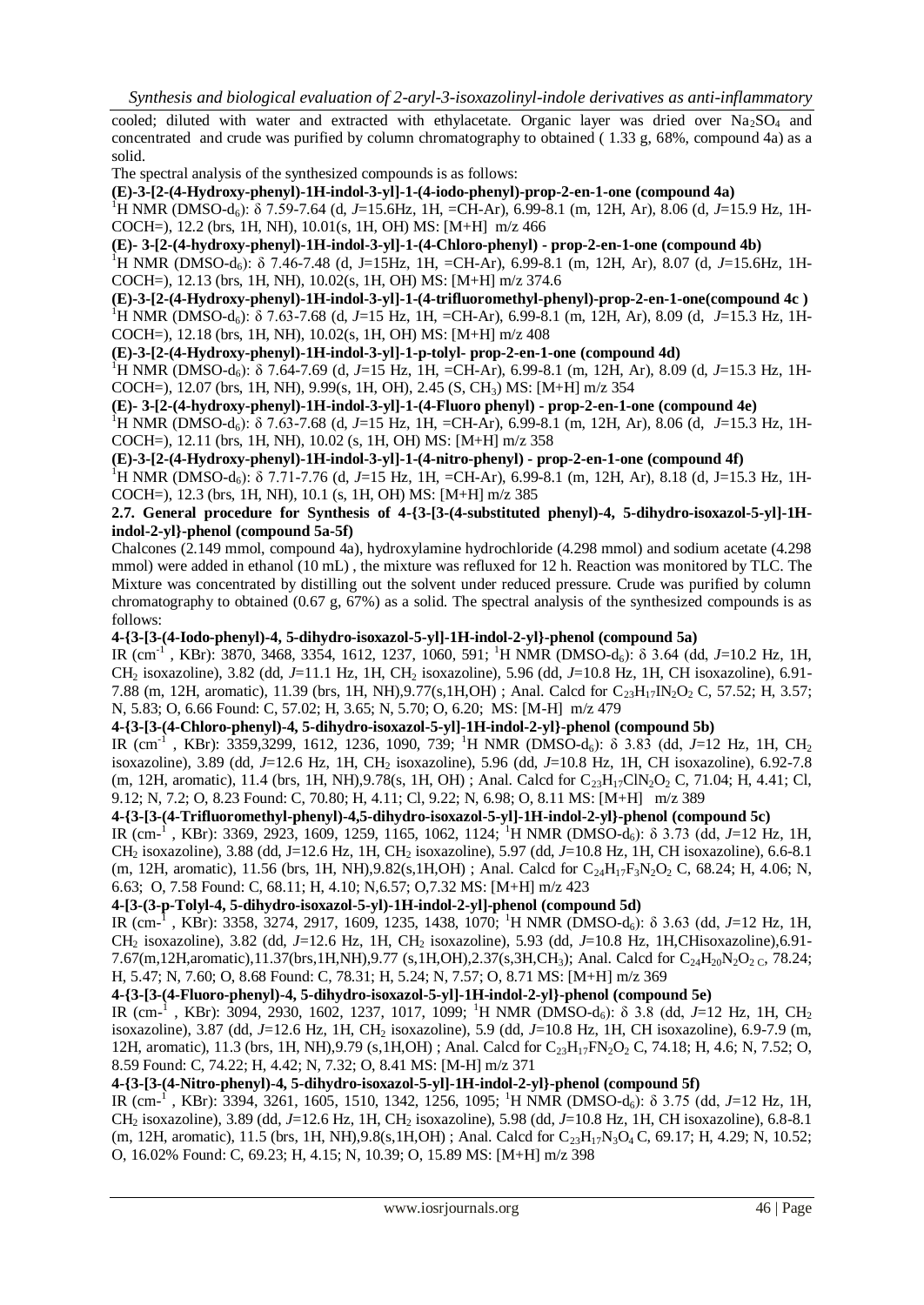| Compound | $\mathbf{R}_1$  | <b>Molecular Weight</b> | $\bf{MP}$ ( $\rm ^0C$ ) | Yield $(\% )$ | <b>Rf</b> values |
|----------|-----------------|-------------------------|-------------------------|---------------|------------------|
| 5a       |                 | 480.31                  | 228-230                 | 65            | 0.50             |
| 5b       | Cl              | 388.86                  | 236-238                 | 68            | 0.56             |
| 5c       | CF <sub>3</sub> | 422.41                  | 211-213                 | 70            | 0.45             |
| 5d       | CH <sub>3</sub> | 368.44                  | 199-202                 | 65            | 0.50             |
| 5e       | F               | 372.4                   | 110-113                 | 60            | 0.53             |
| 5f       | NO <sub>2</sub> | 399.41                  | 225-227                 | 62            | 0.58             |

| Table-1 Physical data of the newly synthesized 3-(4, 5-dihydro isoxazole)-indole derivatives [5a-5f] |  |
|------------------------------------------------------------------------------------------------------|--|
|------------------------------------------------------------------------------------------------------|--|

# **III. Biological screening for synthesized compounds (5a-5f)**

# **3.1 Animal Experimentation**

*Test substance:* 

The test compounds titled as 5a, 5b, 5c, 5d, 5e and 5f were screened for the anti-inflammatory activity in rats at the dose of 10 mg/kg. All the standard drug and test compounds were dissolved in 0.1% DMF and further made it into suspension by using 1% Tragacanth in water.

# **3.2 Carrageenan induced paw edema model in rats [18]:**

Wistar rats were fasted over night and randomly allotted to nine groups where n=5. Group I and II served as normal and disease control which receives vehicle alone. Group III to VIII administered with the test substances 5a, 5b, 5c, 5d, 5e and 5f respectively (10 mg/kg b.w.) and Group IX treated with indomethacin (10 mg/kg b.w.) *p.o*.. 0.1 ml of 1% w/v suspension of carrageenan was injected into the sub-plantar region of the right hind paw of each rat 30 mins post treatment with drug. The paw volume (in mL) was measured by using a digital plethysmometer, at different time intervals viz. 0, 30, 60,120, 180 and 240 min.

#### **3.3 Formalin induced paw edema model in rats [19]:**

 Overnight fasted Wistar rats were randomly divided into nine groups of five animals each. Group I served as normal and Group II disease control and received vehicle, Group III to VIII received the test substances 5a, 5b, 5c, 5d, 5e and 5f respectively (10 mg/kg b.w.) and Group IX received Indomethacin (10 mg/kg b.w.) via oral route. 30 mins Post treatment of drugs, 0.1 ml of 10% v/v solution of formalin was injected into the sub-plantar region of the right hind paw of each rat. The paw volume was measured plethysmographically using a digital plethysmometer at several time points as fallows 0, 30, 60, 120, 180 and 240 min.

Statistical analysis of the data was performed using One way ANOVA followed by Tukeys's multiple comparison tests.



**Table-2 Effect of Test compounds 5a, 5b, 5c, 5d, 5e, and 5f on Carrageenan induced paw edema**

| Paw Volume (mL) after different time interval (Time in minutes) |                 |                              |                              |                              |                              |                         |  |
|-----------------------------------------------------------------|-----------------|------------------------------|------------------------------|------------------------------|------------------------------|-------------------------|--|
| <b>Groups</b>                                                   | 0               | 30                           | 60                           | 120                          | 180                          | <b>240</b>              |  |
| <b>Normal</b>                                                   | $0.93 \pm 0.04$ | $1.02 \pm$<br>$0.05^{\rm b}$ | $0.97 \pm$<br>$0.03^{\circ}$ | $1.02 \pm 0.06$              | $1.04 \pm 0.05$ <sup>c</sup> | $1.03 \pm 0.06^{\circ}$ |  |
| Carrageenan<br>$(1\%, 0.1 \text{ ml})$                          | $1.01 \pm 0.01$ | $1.34 \pm 0.01$              | $1.47 \pm 0.03$              | $1.65 \pm 0.06$              | $1.78 \pm 0.10$              | $1.98 \pm 0.15$         |  |
| 5a (10 mg/Kg)                                                   | $0.90 \pm 0.03$ | $1.17 \pm 0.06$              | $1.25 \pm$<br>$0.07^{\rm a}$ | $1.36 \pm$<br>$0.06^{\rm a}$ | $1.46 \pm 0.08^{\text{a}}$   | $1.51 \pm 0.08^b$       |  |
| $5b(10 \text{ mg/Kg})$                                          | $0.91 \pm 0.03$ | $1.02 \pm 0.02$              | $1.18 \pm 0.03$              | $1.38 \pm$<br>$0.07^{\rm a}$ | $1.43 \pm 0.03^b$            | $1.47 \pm 0.05^{\rm b}$ |  |
| $5c(10 \text{ mg/Kg})$                                          | $0.90 \pm 0.04$ | $1.22 \pm 0.07$              | $1.26 \pm$                   | $1.38 \pm$                   | $1.51 \pm 0.02$              | $1.62 \pm 0.08$         |  |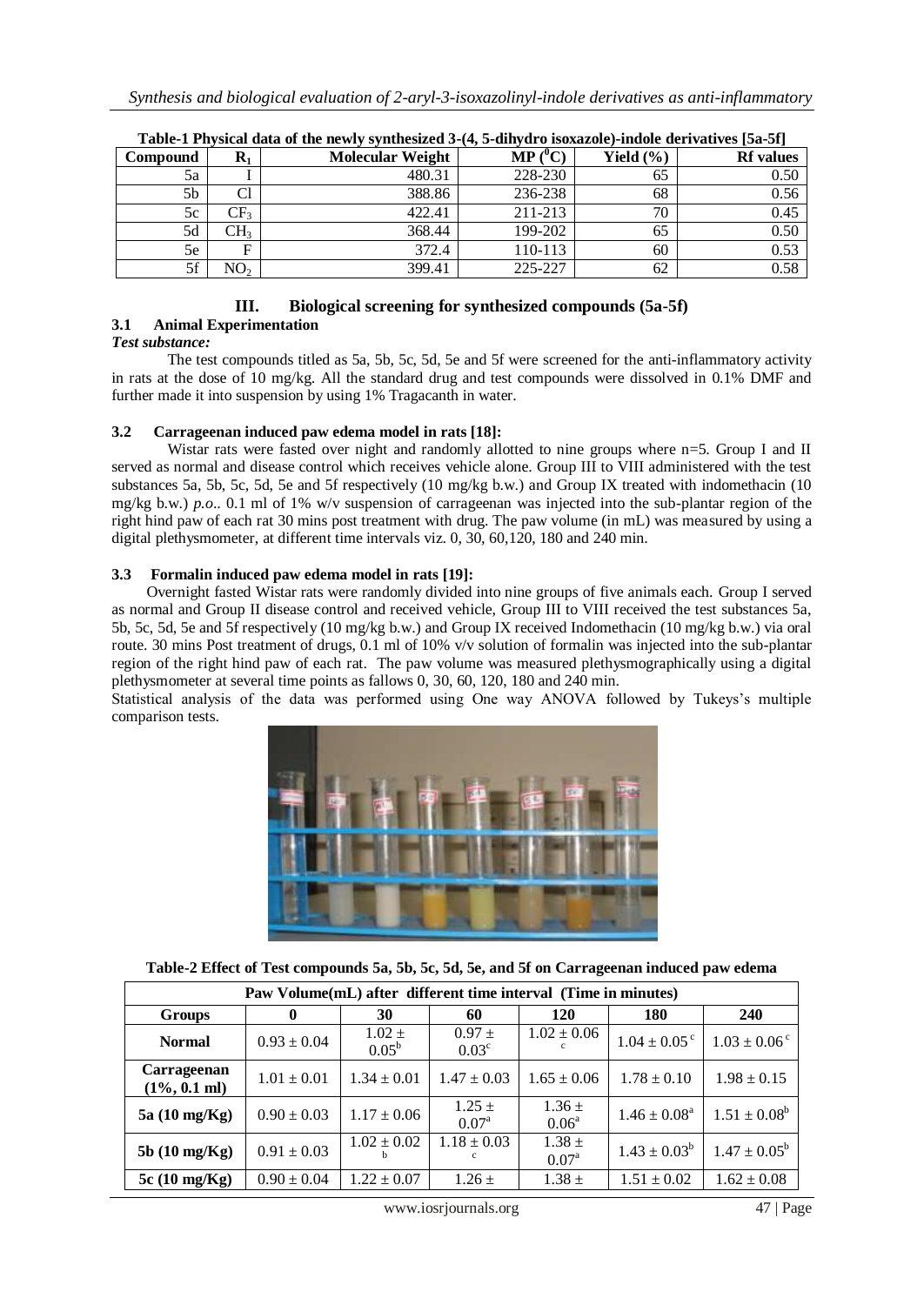*Synthesis and biological evaluation of 2-aryl-3-isoxazolinyl-indole derivatives as anti-inflammatory*

|                                             |                 |                 | $0.02^{\rm a}$               | $0.02^{\rm a}$               |                            |                         |
|---------------------------------------------|-----------------|-----------------|------------------------------|------------------------------|----------------------------|-------------------------|
| 5d (10 mg/Kg)                               | $0.94 \pm 0.04$ | $1.22 \pm 0.05$ | $1.25 \pm$<br>$0.02^{\rm a}$ | $1.41 \pm 0.01$              | $1.44 \pm 0.01^{\text{a}}$ | $1.43 \pm 0.01^{\circ}$ |
| 5e (10 mg/Kg)                               | $0.96 \pm 0.07$ | $1.31 \pm 0.03$ | $1.33 \pm 0.02$              | $1.37 \pm$<br>$0.33^{a}$     | $1.51 \pm 0.06^b$          | $1.50 \pm 0.06^b$       |
| $5f(10 \text{ mg/Kg})$                      | $1.01 \pm 0.03$ | $1.24 \pm 0.07$ | $1.35 \pm 0.03$              | $1.43 \pm 0.05$              | $1.46 \pm 0.05^{\circ}$    | $1.53 \pm 0.07^{\rm a}$ |
| <b>Indomethacin</b><br>$(10 \text{ mg/Kg})$ | $0.97 \pm 0.03$ | $1.22 \pm 0.06$ | $1.33 \pm 0.06$              | $1.29 \pm$<br>$0.06^{\rm b}$ | $1.29 \pm 0.06^{\circ}$    | $1.31 \pm 0.06^{\circ}$ |

Values are expressed in MEAN±SEM. n=5. ANOVA followed by Tukeys multiple comparison tests. Values are stastically  ${}^{a}p<0.05$ ,  ${}^{b}p<0.01$ , and  ${}^{c}p<0.001$  when compared with carrageenan control.

| <b>Treatment</b><br>(Dose mg/kg.<br>$\bf{p.0.}$ | Paw Volume, ml after different time interval<br>(Time in minutes) |                   |                              |                                 |                              |                              |  |  |
|-------------------------------------------------|-------------------------------------------------------------------|-------------------|------------------------------|---------------------------------|------------------------------|------------------------------|--|--|
|                                                 | $\mathbf{0}$                                                      | 30                | 60                           | <b>120</b>                      | 180                          | <b>240</b>                   |  |  |
| <b>Normal</b>                                   | $1.01 \pm$<br>0.01                                                | $1.04 \pm 0.02^c$ | $1.06 \pm 0.02$ <sup>c</sup> | $1.12 \pm 0.01$<br>$\mathbf{c}$ | $1.08 \pm 0.02$ <sup>c</sup> | $1.06 \pm 0.01$ <sup>c</sup> |  |  |
| <b>Formalin</b><br>$(10\%, 0.1 \text{ ml})$     | $1.04 \pm$<br>0.01                                                | $1.43 \pm 0.03$   | $1.67 \pm 0.03$              | $1.79 \pm 0.02$                 | $2.14 \pm 0.18$              | $1.98 \pm 0.03$              |  |  |
| 5a (10 mg/Kg)                                   | $1.07 \pm$<br>0.02                                                | $1.27 \pm 0.02$   | $1.60 \pm 0.08$              | $1.71 \pm 0.07$                 | $1.71 \pm 0.08^{\text{a}}$   | $1.79 \pm 0.06^{\text{ a}}$  |  |  |
| 5b (10 mg/Kg)                                   | $1.08 \pm$<br>0.07                                                | $1.30 \pm 0.02$   | $1.48 \pm 0.04$              | $1.49 \pm 0.02$                 | $1.62 \pm 0.03^{\mathrm{b}}$ | $1.67 \pm 0.02$ <sup>c</sup> |  |  |
| 5c (10 mg/Kg)                                   | $0.99 \pm$<br>0.04                                                | $1.41 \pm 0.01$   | $1.51 \pm 0.03$              | $1.61 \pm 0.04$<br>h            | $1.71 \pm 0.03^{\text{a}}$   | $1.65 \pm 0.01$ <sup>c</sup> |  |  |
| 5d (10 mg/Kg)                                   | $1.07 \pm$<br>0.01                                                | $1.32 \pm 0.01$   | $1.47 \pm 0.01$              | $1.51 \pm 0.02$<br>h            | $1.65 \pm 0.03^{\mathrm{b}}$ | $1.61 \pm 0.03^{\circ}$      |  |  |
| 5e (10 mg/Kg)                                   | $1.02 \pm$<br>0.07                                                | $1.35 \pm 0.12$   | $1.49 \pm 0.08$              | $1.62 \pm 0.07$                 | $1.68 \pm 0.06^{\mathrm{b}}$ | $1.75 \pm 0.06^{\mathrm{b}}$ |  |  |
| 5f (10 mg/Kg)                                   | $1.13 \pm$<br>0.06                                                | $1.49 \pm 0.03$   | $1.56 \pm 0.02$              | $1.65 \pm 0.03$                 | $1.69 \pm 0.01^{\text{ b}}$  | $1.69 \pm 0.02$ <sup>c</sup> |  |  |
| <b>Indomethacin</b><br>$(10 \text{ mg/Kg})$     | $0.96 \pm$<br>0.03                                                | $1.33 \pm 0.06$   | $1.37 \pm 0.04^{\mathrm{b}}$ | $1.46 \pm 0.03$<br>$\mathbf{c}$ | $1.45 \pm 0.02$ <sup>c</sup> | $1.49 \pm 0.01$ <sup>c</sup> |  |  |

**Table-3 Effect of compounds 5a, 5b, 5c, 5d, 5e, and 5f on formalin induced paw edema**

Values are expressed in MEAN $\pm$ SEM. n=5.  $^{a}p<0.05$ ,  $^{b}p<0.01$ , and  $^{c}p<0.001$  when compared with Formalin Control.

# **IV. Results and discussion**

Significant induction of paw inflammation observed in carrageenan control (1%, 0.1 ml and  $\frac{b}{p}$ <0.01  $c<sub>p</sub>$  (0.001) with increased paw volume in the all the time interval as compared to normal control. Treatment 5b at the dose of 10 mg/kg significantly ( $^{a}p<0.005^{b}p<0.001^{c}p<0.001$ ) inhibited the carrageenan induced paw edema at

30, 60, 120, 180 and 240 min interval as compared to carrageenan control. Administration of 5a and 5c significantly reduced paw edema at 60, 120 and 240 min interval as compared to carrageenan control. Where as in 5d 5e, 5f treatment, the inhibition of carrageenan induced paw edema was found to significant at 120, 180 and 240 min interval. Treatment with standard drug indomethacin significantly inhibited the carrageenan induced paw edema at 120, 180 and 240 min intervals Table-2.

Administration of formalin (10%, 0.1 ml) significantly ( $\degree$ p<0.001) increased the paw volume in the all the time interval as compared to normal control. Oral administration of 5a,5b,5c,5d,5e and 5f in the dose of 10 mg/kg significantly ( $p < 0.001^{\circ}p < 0.001$  inhibited the formalin induced paw edema at 180 and 240 min interval as compared to formalin control. Whereas in treatment with standard drug indomethacin significantly  $\binom{b}{P}$ <0.001°p<0.001) inhibited the formalin induced paw edema at 60, 120, 180 and 240 min interval Table-3. The purpose of the present study was to examine whether molecular modification of Indole and Isoxazole would result in molecules with good anti-inflammation actions. A series of compounds was synthesized and evaluated

for biological activities. In this study, synthesis and pharmacological screening of various derivatives of 4-{3-[3-